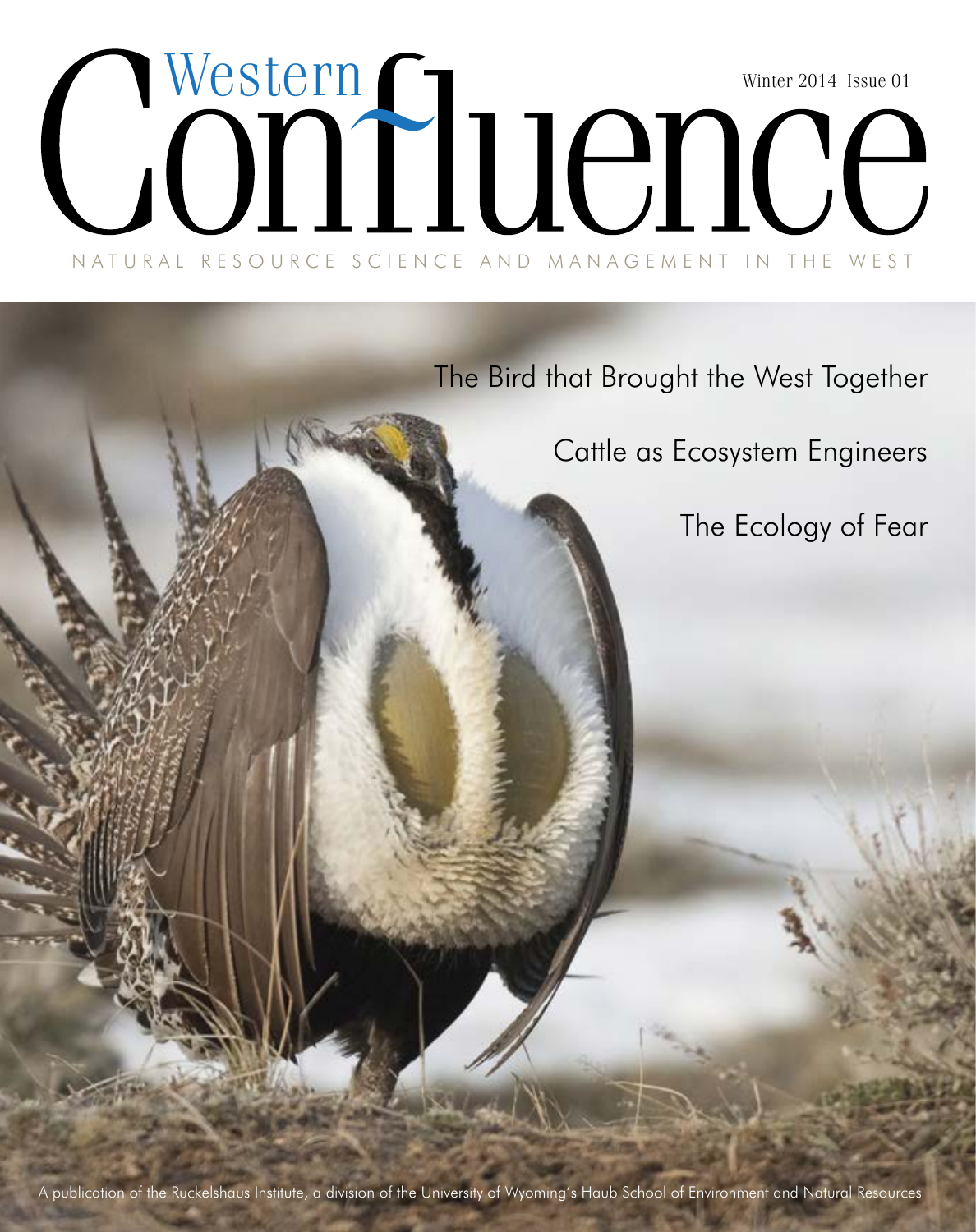

# Cattle as ecosystem New grazing management enhances rangeland biodiversity

*By Justin D. Derner, David J. Augustine and Emily J. Kachergis*

Iimate, soils, topography, grazing, and fire have shaped the composition and structure of vegetation on rangelands in the American West. Collectively, the many fre have shaped the composition and structure of vegetation on rangelands possible combinations of these diferent factors should lead to diverse plant communities and associated diverse wildlife species. Diferences in vegetation structure (i.e., how tall above the soil surface the plants are) and composition (kind and amounts of diferent plants) are both important for biodiversity.

Yet, many rangelands across the American West have been managed through similar grazing management practices so that extensive areas of vegetation have comparable kinds and amounts of plant species (e.g., same grasses, forbs and shrubs; vegetation composition). As a result, the lack of many diferent plant communities can result in few diferences in height of vegetation (or vegetation structure), which are often needed by grassland birds. This lack of vegetation diversity can translate to a lack of habitat diversity and biological diversity on these lands.

Rangeland plant communities ofen appear uniform or unvaried due to the fact that ranchers have an economic incentive to graze their livestock using management practices that emphasize "management to the middle" and "avoidance of the extremes." These management practices are sustainable for livestock

production,<sup>1, 2</sup>, as they optimize both weight gain per animal and per acre. Producers have an economic incentive to efectively use available forage and convert it to pounds of weight gain as the well-established market-driven system emphasizes price per pound. However, the resulting "sameness" of vegetation composition and structure, due to the application of similar management across large land areas, has triggered the demise of many grassland birds as well as reduced biodiversity. As a result, many of the "species of concern" on rangelands of the American West live on landscapes that have litle variation of vegetation composition and structure. For example, the mountain plover, adapted for breeding on bare ground, and the lark bunting and western meadowlark, adapted for high cover areas, have been declining on semiarid rangelands.

Incentivizing ranchers to increase diferences in vegetation composition and structure on rangelands of the American West will require 1) understanding how livestock can be used as tools to engineer rangelands for *both* provision of ecosystem goods (e.g., livestock production) and services (e.g., wildlife habitat, water quality and quantity, soil health, carbon sequestration and storage), 2) determining ecosystem services' economic values, and 3) creating proper economic incentives that will foster vegetation—and greater biological diversity.

#### MANAGING FOR DIVERSITY

What is vegetation heterogeneity? Livestock can engineer rangelands to produce diferences in vegetation structure and composition. For example, intensive grazing in one area may result in higher amounts of bare ground, which benefts species such as the mountain plover. Resting a nearby area will allow the forage to grow taller, providing nesting habitat for grassland species such as the pintail, or in sagebrush, the sage grouse. This alternative approach to management increases percentages of the landscape with short and tall vegetation structure. Possible tradeofs with livestock production merit additional investigation to provide economic valuations for the "costs" of providing vegetation heterogeneity.<sup>3</sup>

Livestock can engineer diferences in vegetation structure and composition within the framework of most current management practices. For example, ranchers can alter timing and intensity of grazing, length of rest periods, and type of livestock to create diferent levels in height of vegetation and kind and amount of plants. Ranchers can control when livestock graze certain areas, for how long, and how much vegetation is left ungrazed (to a certain height or residue level) following a grazing period. Through management decisions, ranchers vary the length of rest periods from relatively short (weeks-months) to long (one year or greater). Longer rest periods stockpile forage resulting in greater vegetation heights.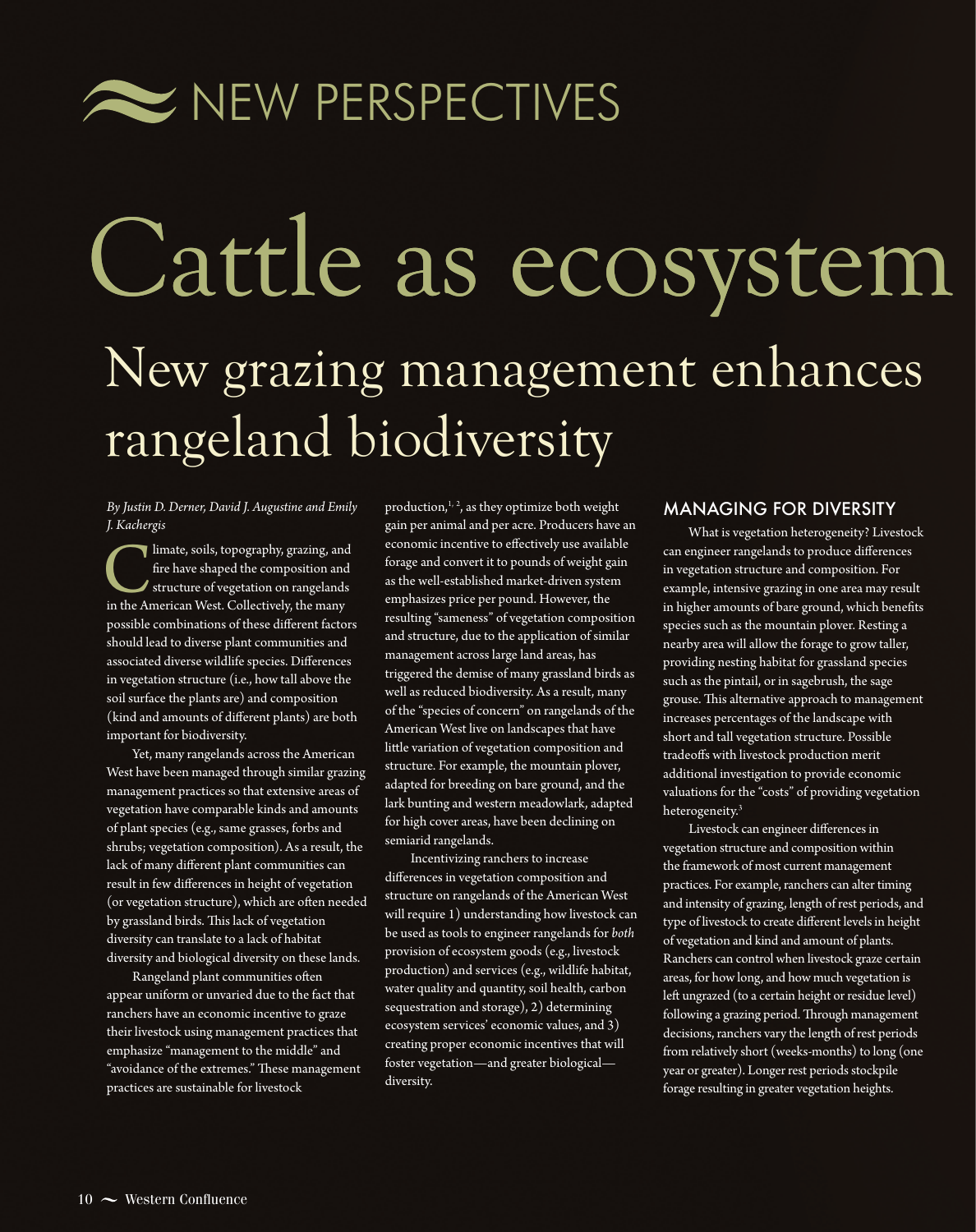# engineers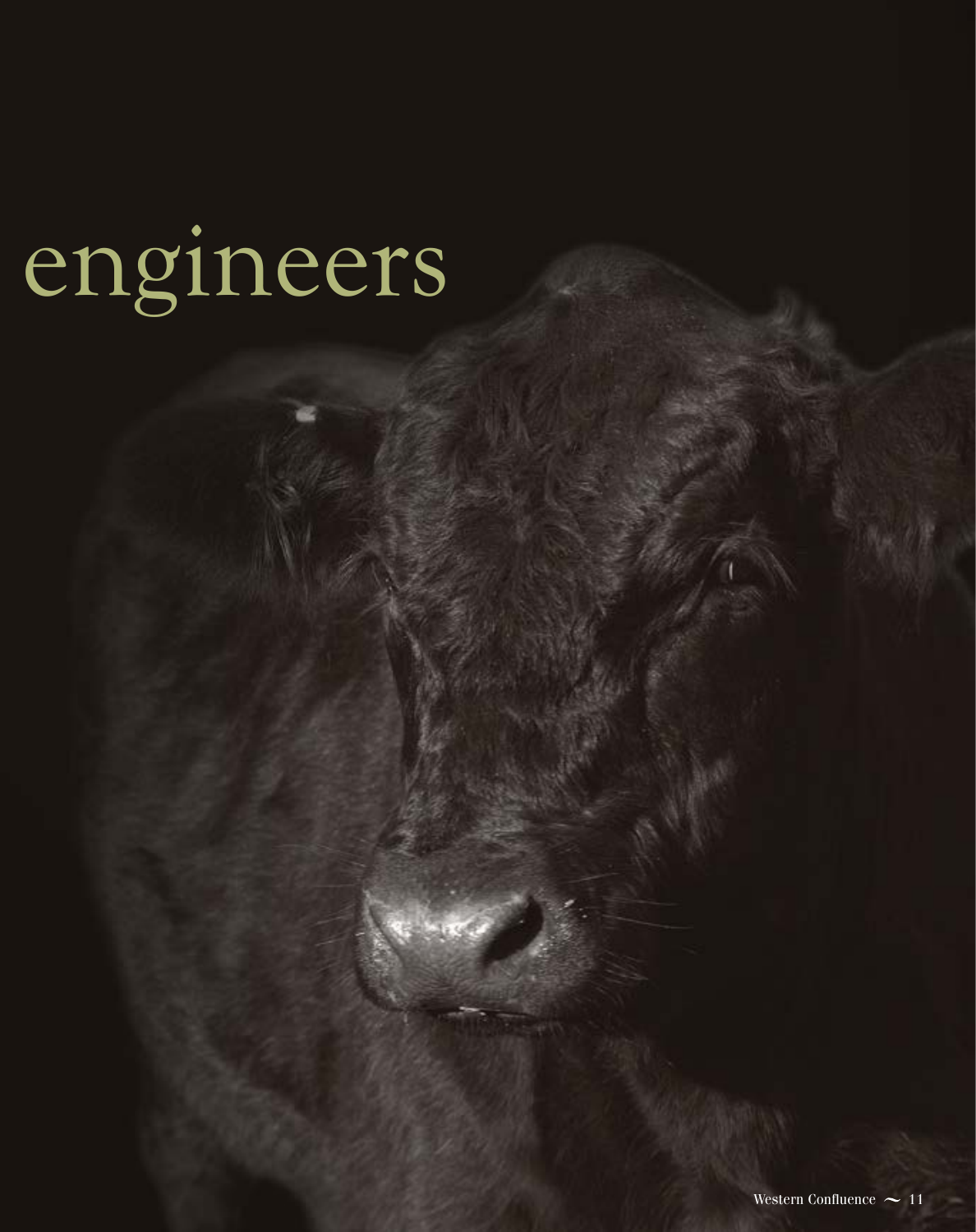Varying the time of grazing across years or stocking rates can shift vegetation composition. Combining diferent types of livestock, such as cow-calf pairs, yearlings, sheep, goats, or combinations of these, can strategically engineer the vegetation on rangelands due to diferent diet selections.

Combining grazing with prescribed fre in the Great Plains portion of the American West modifes the amount of bare soil, forage quality and quantity, vegetation structure and, in some cases, reduces unwanted species, such as prickly pear cactus or broom snakeweed (dry areas) or smooth brome (tallgrass prairie).4, <sup>5</sup> Burning patches within pastures encourages livestock to graze recently burned areas where forage quality is higher. In addition, less grazing activity will occur in the non-burned parts of the pastures, which results in more vegetation structure. This creates a greater range of vegetation structure in pastures with patch burns, compared to those pastures managed similarly but without prescribed fre. Combining fre and grazing in the Great Plains, does not, however, consistently create vegetation heterogeneity.<sup>6</sup> Sites where the combination works efectively are those where fre is the primary driver of livestock grazing behavior, such as the tallgrass prairie. In addition, some invasive plant species, such as cheatgrass in the Great Basin and Lehmann lovegrass in the Southwest deserts, thrive following burns, so inclusion of fre as a management tool without consideration of the inherent risks associated with increasing vegetation heterogeneity in these ecosystems is not recommended.7 For these rangeland ecosystems of the intermountain west and desert southwest, fre can result in 1) largescale conversions of native plant communities to invasive plants, and 2) altered fre regimes with fres becoming more frequent.

Taller vegetation can be atained by grazing an area and then not coming back to graze again for an extended period. For example, rest periods greater than one year generally



*Photos representing vegetation heterogeneity created by engineering rangelands using livestock through diferences in season and intensity of grazing in shortgrass steppe. Areas with high bare ground and limited plant cover were created by very heavy grazing in early spring (upper lef), heavy grazing in summer created areas of very short structure (lower lef), light grazing in the winter resulted in saltbush-dominated vegetation with more diverse vegetation structure (upper right), and diverse forb and grass species are enhanced with light grazing during the summer (lower right).*<sup>16</sup>*,* <sup>17</sup>*,* <sup>18</sup>*,* <sup>19</sup>*,* <sup>20</sup>

result in taller vegetation structure due to an absence of grazing. However, this requires some fexibility in the livestock enterprise to accommodate this strategy. Livestock and vegetation management require fexibility to incorporate prior use paterns, and current and near-future grazing plans, into the overall management plan. This flexibility can involve using livestock as ecosystem engineers by puting more animals on a unit of land area, but for a shorter time. This will decrease the selectivity of grazing animals but increase the uniformity

of grazing, as well as dung and urine deposition within a pasture, but with an overall objective of creating diferences among pastures and across years. Grazing animals for a shorter time period, in diferent times of the year and sequences across years will increase diferences in vegetation composition and structure. Temporary electric fencing can subdivide existing pastures to provide more control of livestock grazing for these shorter time periods of grazing and longer periods of no grazing.

#### ECOSYSTEM SERVICES AND LIVESTOCK PRODUCTION

Achieving both provision of ecosystem services and maximal livestock production at the same time on ranches is difficult. On one hand, there is high demand to increase production of livestock to feed an ever-expanding world population.8 On the other hand, there is growing societal desire for rangelands to provide a suite of ecosystem services.9 Fundamental to these challenges is the stark reality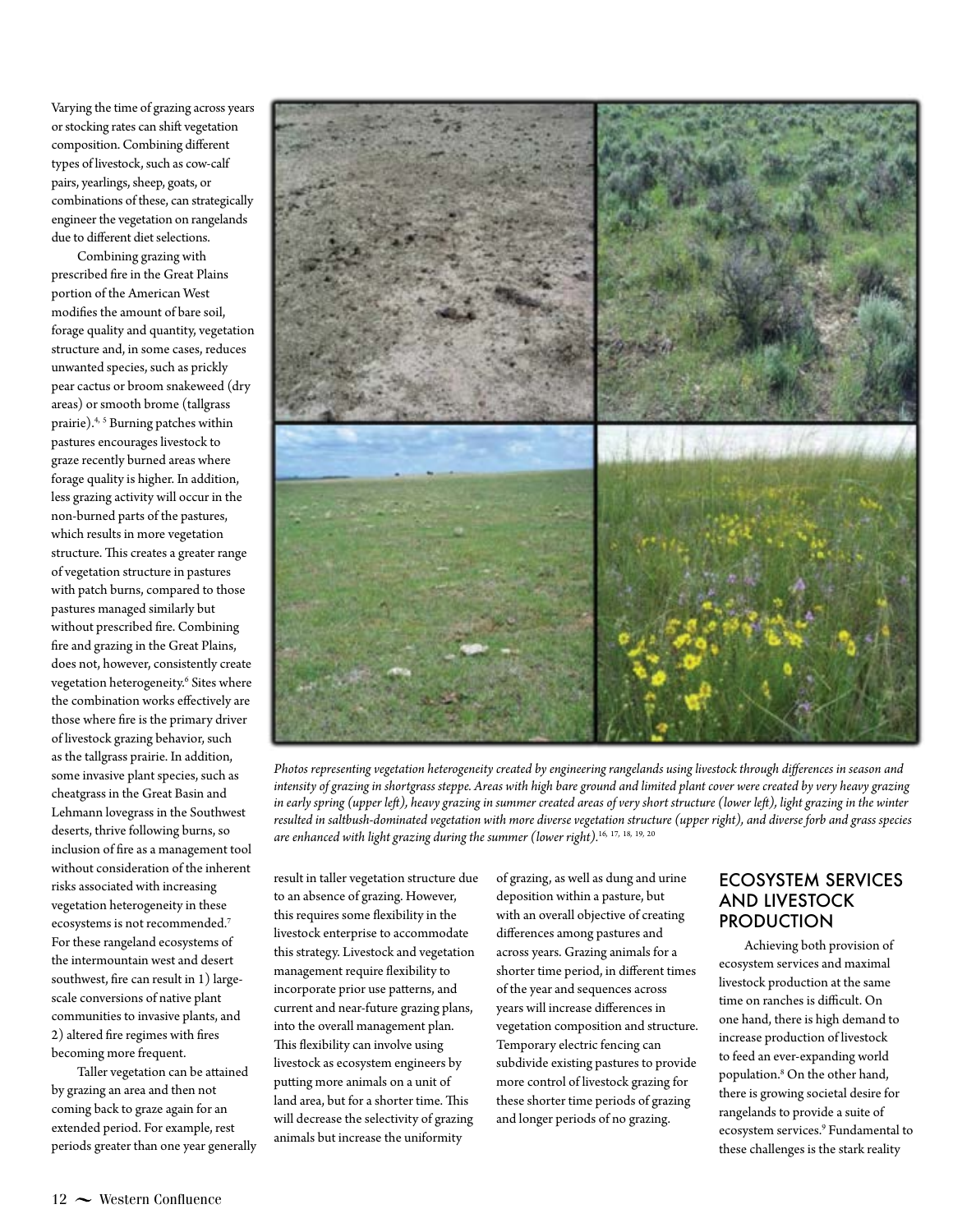

that a developed economic market system drives livestock production whereas markets have yet to emerge for ecosystem services. The benefits of providing these services have yet to be monetized. Moreover, ranchers fear economic costs if they use livestock as ecosystem engineers such as lower livestock weight gains. For example, patch burning in pastures can provide greater heterogeneity of vegetation structure with no efects on livestock weight gains compared to pastures not burned,<sup>10</sup> but there are costs and risks to ranchers to incorporate these prescribed burns. Without incentives that compensate for this lost income, or developed markets for ecosystem services on which decisions could be made to modify management to emphasize additional outcomes that have economic rewards, this issue will remain problematic for ranchers. Preliminary efforts are unfolding in the western U.S. that may serve as a template for additional development of ecosystem service markets.  $^{\rm 11,\,12}$ 

We are not suggesting that all current grazing management switch from a livestock production-centric basis to one that emphasizes provision of vegetation heterogeneity. Rather, judicious approaches that take advantage of pre-existing templates of heterogeneity of soils or topography can start the process. Changes in grazing management should take into account: 1) potential of diferent ecological sites to produce diferences in vegetation, 2) determination that vegetation/habitat diversity is a desired outcome for management, 3) fexibility in the enterprise to accommodate modifcations in grazing management, and 4) realization that there may be some tradeofs associated with livestock production for certain aspects of this approach.

#### ECONOMIC INCENTIVES

Ranchers can use livestock to engineer landscapes for provision of *both* ecosystem goods and services, $13, 14$  and this approach can be implemented on many rangelands, provided there are developed markets that value ecosystem services to determine economic returns associated with their decision-making. Given the current reality in which formal markets exist only for livestock weight gains, it is not surprising that

management practices and associated decision-making processes are driven to maximize livestock production.<sup>15</sup> This has led to increasing the "sameness" of vegetation composition and structure on landscapes through "management to the middle," rather than management which embraces a much larger range in both vegetation composition and structure.

"Engineering" for greater vegetation heterogeneity will occur when markets for ecosystem services provide economic justifcation for ranchers to change management. Providing economic markets for these ecosystem services, and associated economic values for these services, are the nexus for facilitating more widespread engineering by livestock of rangeland ecosystems in the American West. Ranchers, land managers, policy makers, economists, and others need to come together in confuence to create proper economic incentives that will foster changes in management practices to increase vegetation heterogeneity and produce marketable commodities from these rangelands. Then, development of markets to place economic value on

these commodities for the rancher, as well as for the general public, should provide the foundation on which to foster more engineering of rangeland vegetation by livestock.

*Dr. Justin D. Derner is a Rangeland Scientist for the USDA-Agricultural Research Service Rangeland Resources Research Unit in Cheyenne, Wyoming. He currently serves as co-Lead Scientist for the project entitled "Improved Management to Balance Production and Conservation in Great Plains Rangelands."*

*Dr. Emily J. Kachergis is a Landscape Ecologist and AIM-Monitoring Implementation Lead with the National Operations Center of the Bureau of Land Management in Lakewood, Colorado.*

*Dr. David J. Augustine is a Research Ecologist for the USDA-Agricultural Research Service Rangeland Resources Research Unit in Fort Collins, Colorado. David is also a co-Lead Scientist for the project entitled "Improved Management to Balance Production and Conservation in Great Plains Rangelands."*

#### ENDNOTES

- 1 Bement, R.E. 1969. A stocking rate guide for beef production on blue-grama range. *Journal of Range Management* 22:83-86.
- 2 Hart, R.H., and M.M. Ashby. 1998. Grazing intensities, vegetation, and heifer gains: 55 years on shortgrass. *Journal of Range Management* 51:392-398.
- 3 Derner, J.D, J.K. Detling, and M.A. Antolin. 2006. Are livestock weight gains afected by blacktailed prairie dogs? *Frontiers in Ecology and the Environment* 4:459-464.
- 4 Augustine, D.J., and D.G. Milchunas. 2009. Vegetation responses to prescribed burning of grazed shortgrass steppe. *Rangeland Ecology and Management* 62:89-97.
- 5 McGranahan, D.A., D.M. Engle, S.D. Fuhlendorf, S.J. Winter, J.R. Miller, and D.M. Debinski. 2012. Spatial heterogeneity across fve rangelands managed with pyric-herbivory. *Journal of Applied Ecology* 49:903-910.
- 6 McGranahan, D.A., D.M. Engle, S.D. Fuhlendorf, S.J. Winter, J.R. Miller, and D.M. Debinski. 2012. Spatial heterogeneity across fve rangelands managed with pyric-herbivory. *Journal of Applied Ecology* 49:903-910.
- 7 Brooks, M.L., and J.C. Chambers. 2012. Resistance to invasion and resilience to fre in desert shrublands of North America. *Rangeland Ecology and Management* 64:431-438.
- 8 Food and Agriculture Organization of the United Nations (FAO). 2011. The state of the worlds' land and water resources for food and agriculture. Rome, Italy. 47 p.
- 9 Havstad, K.M., D.P.C. Peters, R. Skaggs, J. Brown, B. Bestelmeyer, E. Frederickson, J. Herrick, and J. Wright. 2007. Ecological services to and from rangelands of the United States. *Ecological Economics* 64:261-268.
- 10 Limb, R., S. Fuhlendorf, D. Engle, J. Weir, R. Elmore, and T. Bidwell. 2011. Pyric-Herbivory and Catle Performance in Grassland Ecosystems. *Rangeland Ecology and Management* 64:659-663.
- 11 Cheatum, M., F. Casey, P. Alvarez, and B. Parhurst. 2011. Payments for Ecosystem Services: A California Rancher Perspective. Conservation Economics White Paper. Conservation Economics and Finance Program. Washington, DC: Defenders of Wildlife. 65pp.
- 12 Goldstein, J.H., C.K. Presnall, L. Lopez-Hofman, G.P. Nabhan, R.L. Knight, G.B. Ruyle, and T.P. Toombs 2011. Beef and beyond: Paying for ecosystem services on Western US rangelands. *Rangelands* 33(5):4-12.
- 13 Derner, J.D., W.K. Lauenroth, P. Stapp, and D.J. Augustine. 2009. Livestock as ecosystem engineers for grassland bird habitat in the western Great Plains of North America. *Rangeland Ecology and Management* 62:111-118.
- 14 Toombs, T.P., J.D. Derner, D.J. Augustine, B. Krueger, and S. Gallaher. 2010. Managing for biodiversity and livestock. *Rangelands* 32(3):10-15.
- 15 Dunn, B.H., A.J. Smart, R.N. Gates, P.S. Johnson, M.K. Beutler, M.A. Diersen, and L.L. Janssen. 2010. Long-term production and proftability from grazing catle in the Northern Mixed Grass Prairie. *Rangeland Ecology and Management* 63:233-242.
- 16 Knopf, F. 1996. Prairie legacies birds. Pages 135-148 *in* F. Samson and F. L. Knopf, editors. *Prairie conservation: Preserving North America's most endangered ecosystem*. Island Press, Washington, DC.
- 17 Derner, J.D., W.K. Lauenroth, P. Stapp, and D.J. Augustine. 2009. Livestock as ecosystem engineers for grassland bird habitat in the western Great Plains of North America. *Rangeland Ecology and Management* 62:111-118.
- 18 Augustine, D.J., D.T. Booth, S.E. Cox, and J.D. Derner. 2012. Grazing intensity and spatial heterogeneity in bare soil in a grazing-resistant grassland. *Rangeland Ecology and Management* 65:39-46.
- 19 Augustine, D.J. 2011. Habitat selection by mountain plovers in shortgrass steppe. *Journal of Wildlife Management* 75(2):297-304.
- 20 Augustine, D.J., and J.D. Derner. 2012. Disturbance regimes and mountain plover habitat in shortgrass steppe: large herbivore grazing does not substitute for prairie dog grazing or fre. *Te Journal of Wildlife Management* 76(4):721-728.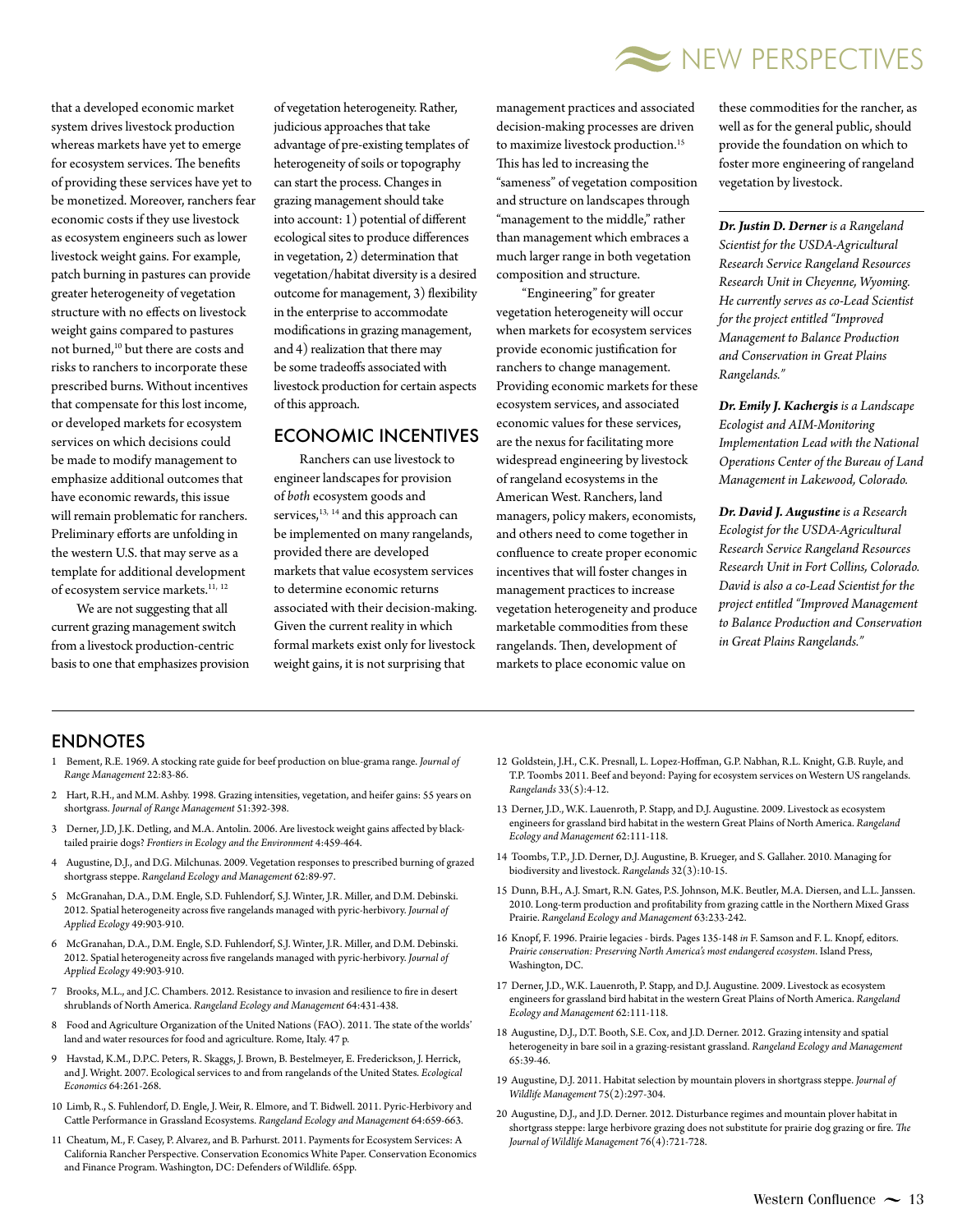## **CONSERVATION GRAZING: RANCHERS LEAD THE WAY**



*Bugwood.org*

#### *By Emilene Ostlind*

n the Howell Ranch and adjacent properties in western Colorado, cattle are used to create prime elk hunting opportunities. Managers carefully consider elk movements when they design the annual grazing plan for the ranch. In May and June they keep cattle away from elk calving grounds. Then the ranch hands concentrate catle in favorite hunting spots in the frst half of the growing season, and move them to other areas later in the summer, leting forage recover. When fall rolls around, those elk hunt areas are thick with new grass full of protein and energy.

 $\mbox{``The elk appreciate that and}$ have learned that. During the fall, in terms of grazing paterns, they tend to concentrate on areas grazed early," said Jim Howell, CEO of Grasslands LLC, and heir of the Howell Ranch. "The numbers are higher than ten years ago before we implemented it. There are almost too many elk."

The increased elk numbers are just one example of wildlife benefitting from new and improved management at the Howell Ranch. In an uncommon example of wide-scale ecosystem engineering, Howell and his team have made gradual, large-scale changes to how they move cattle through this and other ranches, and by their count they have successfully improved forage, biodiversity, and notably, livestock productivity. Scientists, however, who have studied "rotational grazing"—one term for the kind of practice Howell has implemented—have been unable to measure the benefts ranchers like Howell claim.

The Howell Ranch on Colorado's arid western slope spans deep, rocky canyons. When the ranch was managed using traditional grazing practices, cows roamed large pastures

for extended periods throughout the year. They tended to concentrate along streams, munching fresh sprouts of plants trying to recover from recent grazing. Meanwhile, they never reached the bunch grasses high on the steep, forested slopes.

Under new practices implemented by Howell, ranch managers fence cross sections of the canyons about 600-800 yards wide with portable electric fences running from ridgeline to ridgeline. This creates a level of stock density that motivates the catle to climb the slopes in a way they never did under low density, continuous grazing. As Howell describes it, on the frst day the catle graze along the creek bottom. Then they start climbing the slopes. They readily move up into the forest and by day two of a grazing period many catle have reached the ridgelines. After three to fve days, the managers move the cattle to the next fenced pasture.

Cattle also replace fire as a management technique on the Howell Ranch. Whereas some managers use fre to clear out decaying vegetation and trigger a fush of recovery, the Howell Ranch achieves that with catle. Fire is too dangerous in western Colorado, and takes a lot of work to carefully burn even a small area. Instead, focused intensive grazing creates localized patches of regrowth atractive to wildlife and develops a mosaic of vegetation ages across the ranch.

Howell has ranched, consulted, and traveled in Argentina, Australia, Zimbabwe, South Africa, and New Zealand. In the mid 90s he and his wife, Daniela, managed the 34,000-acre High Lonesome Ranch near Lordsburg, New Mexico, where they deepened their management experience. When Howell and his wife moved back to their family ranch, they started to adjust grazing patterns. The switch from traditional to

conservation grazing didn't happen all at once, but was gradually implemented season-by-season and year-by-year.

"The most important step is to get the mental shift to observer of ecology and animal behavior," said Howell. "You have to have managers on the ground with a research bent. They think in the abstract. They are not just strict cowboys."

That intellectual shift was the hard part, according to Howell. The infrastructure costs amounted only to grazing planning charts and a few reels of portable electric fence. Patience, trial and error, and gentle treatment helped the cows break old habits and learn new grazing patterns.

Howell's work in western Colorado is just one example of an outft adopting altered grazing management and seeing benefts in grass production and habitat. Rotational grazing, as it is sometimes called, has been applied in the United States for about 45 years, and has become more sophisticated and widespread as decades pass.

The November 1969 issue of the American Society of Range Management's journal introduced the concept of intensive, shortduration grazing to North America. Range managers in Zimbabwe (then Rhodesia) were exploring the method. The idea was to concentrate livestock into small pastures and move them frequently. The paper's author, Sid Goodloe, wrote, "I saw ranches (in Africa) where existing fences had been stripped of one or two wires and those wires strung from tree to tree to divide pastures until the increased carrying capacity brought in enough money to build permanent fences."

Short-duration grazing, Goodloe wrote, "breaks the parasite cycle, puts the standing dry grass (top hamper)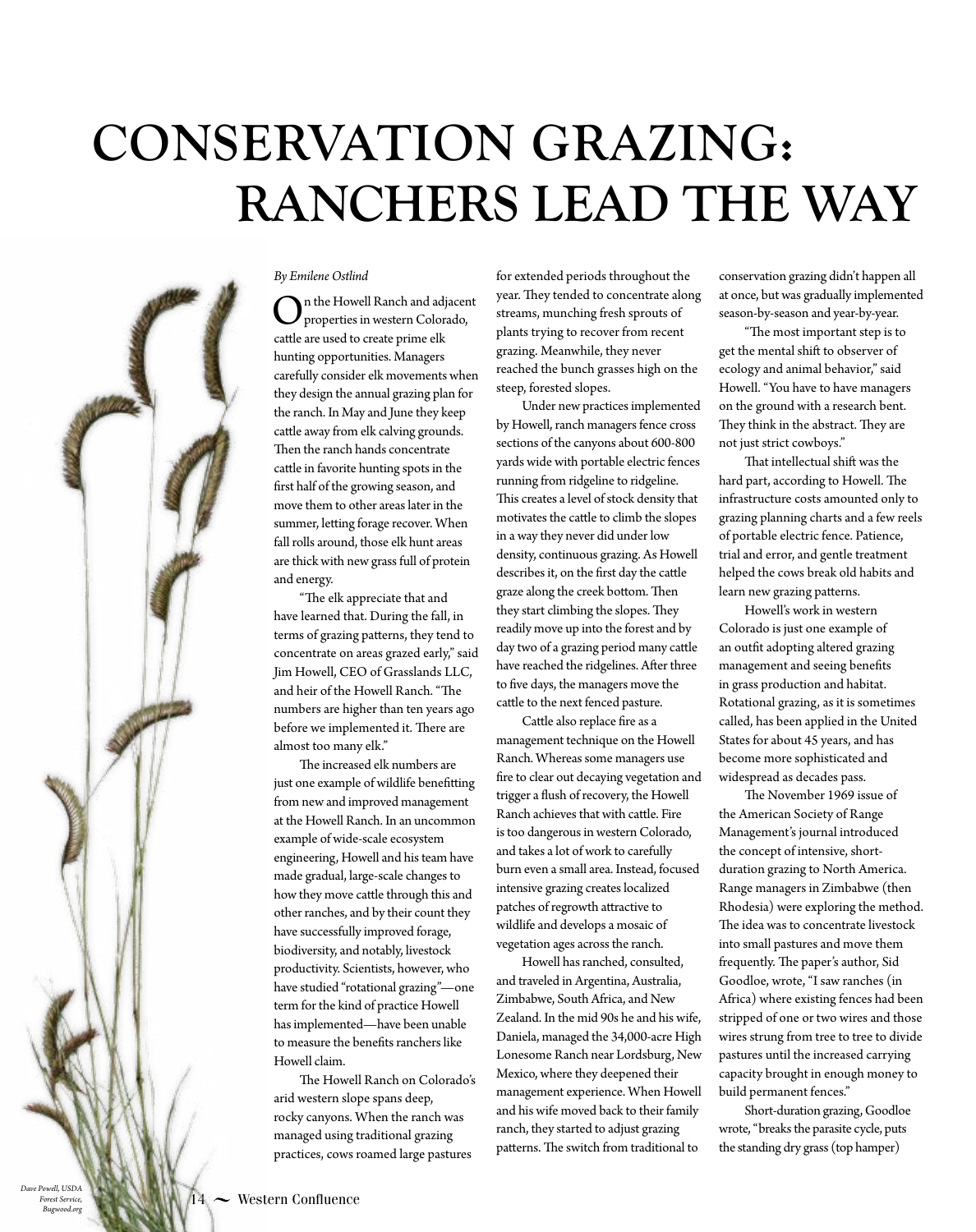



down to liter, eliminates trails to and from water and chips the soil surface for better seed germination." Most importantly, ranchers applying the practice claimed they were able to reverse rangeland degradation even as they increased livestock numbers. Livestock would make better use of the available forage, according to proponents, and rangelands had time to grow back after each period of intense grazing. Ranchers could then raise more livestock on the same piece of land. Ranchers in Zimbabwe were enthusiastic that these new methods might help reverse deterioration of rangelands caused by long-duration or continuous livestock grazing. "The ranchers argued that results were plainly

visible and that they couldn't wait for years of research," Goodloe wrote.

Afer publication of this paper, U.S. ranchers began to apply the practice with equal enthusiasm and results. It has gone by diferent names—short-duration grazing, holistic rangeland management, rotational grazing, conservation grazing. Many ranchers who have adopted rotational grazing, like Howell, swear by it. They say it has improved grass production and habitat diversity, repaired damaged streams, and reversed rangeland degradation. Many can share anecdotes of wildlife—from sage grouse to elk and from beavers to songbirds returning to areas where they'd been

absent for decades. And ranchers also claim they are able to increase stocking rates with rotational grazing because the animals have better access to more nutritional forage.

When Wayne Fahsholz started running the nearly-475,000-acre Padlock Ranch in the early 2000s he implemented what he calls a controlled grazing system. Electric fences keep cattle bunched in smaller pastures, and the animals are moved frequently—every few days to every few weeks. Fahsholz picked up these practices from working on other ranches and from attending the Ranching for Proft School, a program that teaches ecology alongside fnance and grazing management.

"We have some massive spreadsheets," Fahsholz said. "Every two weeks our cowboys turn in an inventory of cows, the amount of supplement the cows used, what pastures they have used, and how many cows were in that pasture." That information is entered into a database and used to ensure that the same pastures don't get grazed too often, too long, or at the same time of year for consecutive years. In the winter the managers look at pasture conditions and correlate that to how many catle were in each pasture at a given time of year, and for how long. They set up guidelines for the coming grazing season, but rely, too, on cowboys looking at pasture condition and deciding when the catle need to move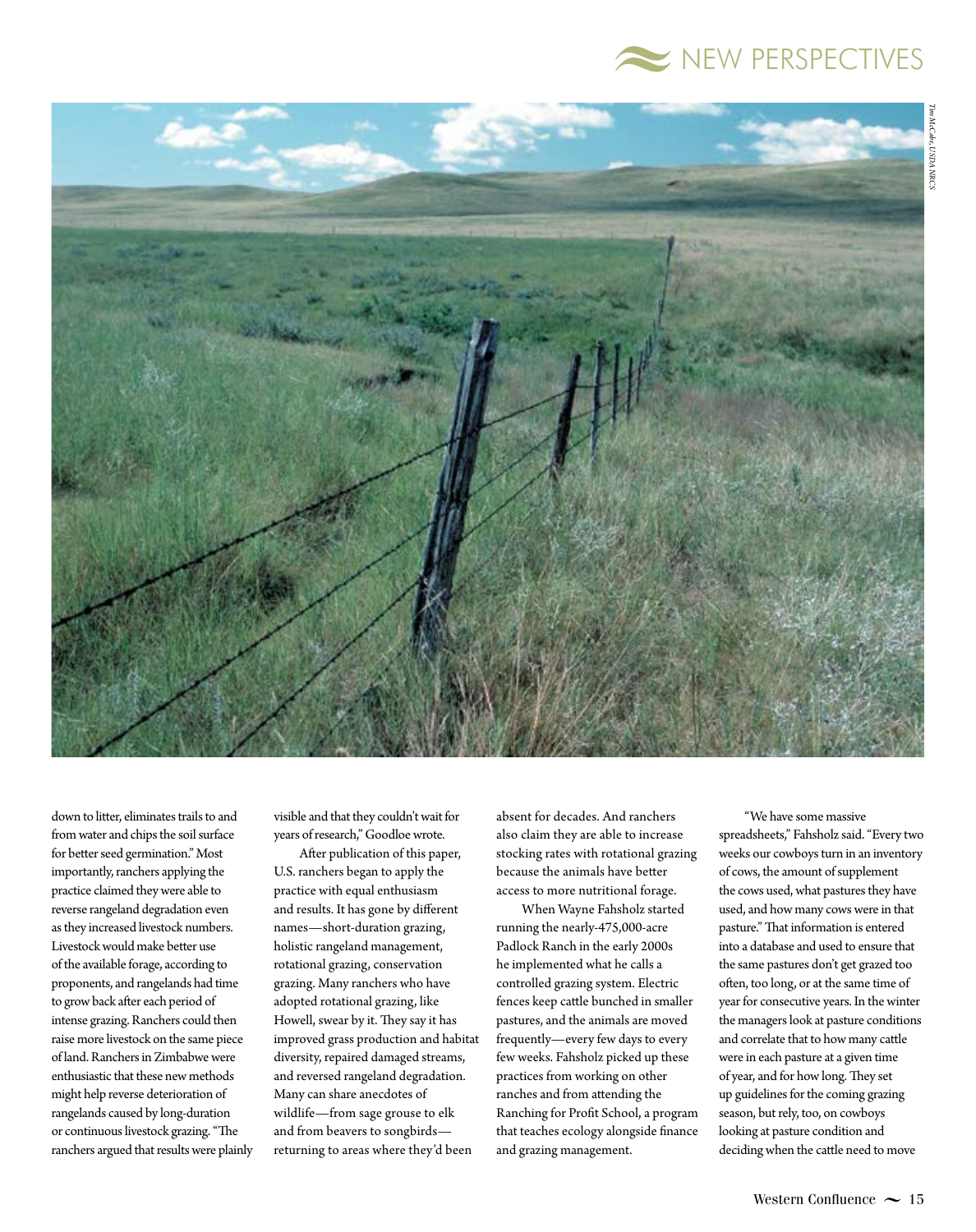on. "It's not an exact science," Fahsholz said.

But while ranchers extol the benefts of the practice, scientifc studies have measured none of the proclaimed improvements to rangelands and livestock productivity. Despite claims of improved rangelands from ranchers, scientists who began to study rotational soon after Goodloe's paper was published have arrived at startling results. Controlled studies of rotational grazing have been unable to detect the benefts ranchers describe. Numerous studies over the decades measured reduced infltration of precipitation into soils, no change in forage production, declined ecological condition of ranges, and lower livestock productivity.

These studies have teased apart the separate infuences of grazing duration and stocking rates. One review, published in 2000 and authored by Jerry Holcheck and four others, scrutinized efforts by researchers at 13 locations in North America to validate shortterm rotational grazing efects on plant succession, mineral cycling, water fltration into soil, and other purported benefits. The review stated:

- Hoof action from having a large number of animals on a small area for short time periods reduced rather than increased infltration
- Short-duration grazing increased erosion compared to continuous or season-long grazing
- There is little difference in forage production between short-duration and continuous grazing systems if stocking rates are the same
- Short-duration grazing [was] similar to continuous grazing in efects on plant succession and range condition if stocking rates were the same

Several studies showed that livestock didn't gain weight as fast under short-duration rotational grazing as compared to continuous grazing, while other studies showed no diference and one study showed livestock gained extra weight with rotational grazing

A major study by W.A. Manley and fve coauthors, cited in the above review, analyzed both grazing duration and stocking rates, and measured the efect of each on surface and underground biomass, plant species composition, and groundcover from 1982 to 1994 in



southeast Wyoming. The researchers created a matrix of study plots and, for the 12 years of the study, assigned each plot a grazing strategy (continuous, seasonally deferred, or short-duration rotational grazing) and a stocking rate (from light at 0.16 steers per hectare, to heavy, 0.56 steers per hectare).

The researchers found that under heavier stocking rates—that is, with more livestock per acre—native grasses decreased and forbs increased over the years of the study, regardless of grazing strategy. They also found that steers gained less weight per hectare of land when they were heavily stocked compared to plots with fewer steers per hectare.

Rather than informing management practices, such fndings have ignited controversy between advocates of rotational grazing (and the ranchers who believe it works) and ecologists who argue that increasing stocking rates come with no ecological beneft. Holcheck, author of the above review, wrote in his conclusions, "History shows that it's human nature to believe a good story rather than pursue the truth," adding his claim that *only* reducing stocking rates could help rangelands recover from decades of abuse. He even atributed fnancial losses experienced by ranchers in the 90s and growing confict between ranchers and environmentalists to high-risk management strategies involving high stocking rates.

Justin Derner and his colleagues are among the ecologists starting to tease apart these discrepancies and understand from a scientifc perspective how grazing can be used as a tool to improve the ecological health of rangelands. In a 2011 paper in *Rangeland Ecology and Management* titled "Origin, Persistence, and Resolution of the Rotational Grazing Debate: Integrating Human Dimensions Into Rangeland Research," Derner and fve co-authors listed variables rangeland scientists may not be accustomed to accounting for in their experiments: ranch managers' goal seting, experience, and decision making. They wrote

The scientific evidence refuting the *ecological* benefts of rotational grazing is robust, but also narrowly focused, because it derives from experiments that intentionally excluded these human variables. (Emphasis original.)

The authors argue that a rift exists between the piercing scrutiny of highly controlled scientifc study and the broader reality of natural resource managers continually adjusting their prescriptions. The authors call for recognition of the limits of scientifc knowledge as applied to management of such complex natural resource subjects as rangeland ecosystems, and propose developing a new model by which research of such ecosystems can account for human dimensions when measuring management practices.

In another paper ("Livestock as Ecosystem Engineers for Grassland Bird Habitat in the Western Great Plains of North America," *Rangeland Ecology and Management*, 2009), Derner and three diferent co-authors describe, much as in the accompanying feature article, methods for managing grazing to promote diverse rangeland vegetation. Moving beyond electric fences to control livestock movement, the authors recommend placing supplemental feed and water and herding as methods to get catle to graze some areas more heavily than others, thus creating a mosaic of vegetation of diferent ages and heights. Such approaches, they say, can help rangeland managers achieve both conservation and production and ofer an alternative to ending public lands grazing for conservation purposes.

Meanwhile, no one is measuring "biodiversity" on rangelands to test whether new practices are reversing loss of species. Ranchers and the BLM measure grass production, usually by measuring grass heights and other metrics. Wildlife agencies and some conservationists monitor rangelands for target species (such as sage grouse) or count plant species and abundance.

On the Howell Ranch regular monitoring transects prove that plant diversity and ground cover have improved with the new practices. Active monitoring of wildlife biodiversity isn't happening, but Howell said, "Whenever you are enhancing plant diversity, that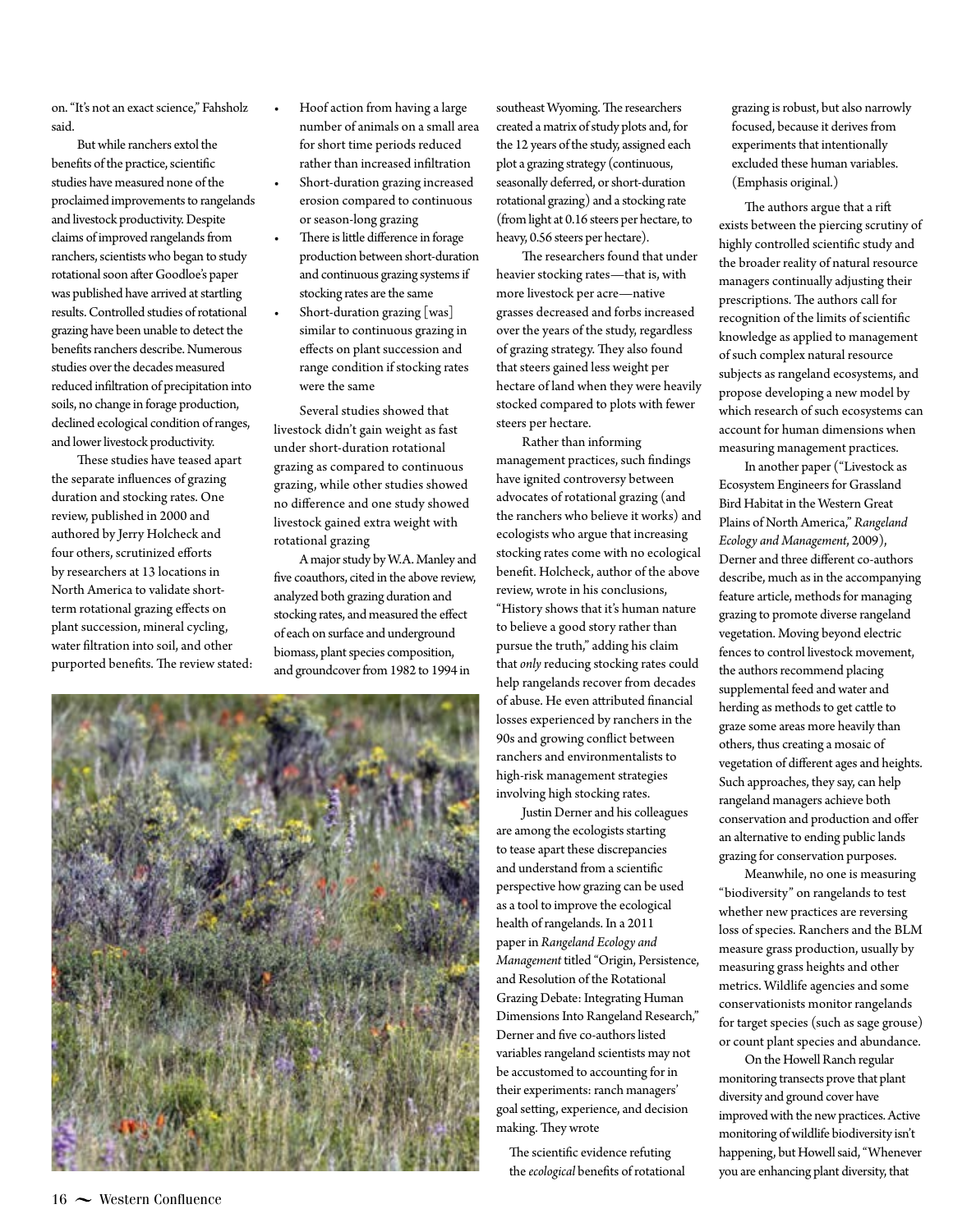

opens niches for all kinds of wildlife from insects to birds to mammals." Anecdotally, such as with the elk hunting successes and sage grouse monitoring projects on other Grasslands LLC ranches in Montana, biodiversity has increased with conservation grazing. Species once rare or absent are returning.

"In any given year, we leave up to half of the ranch ungrazed, and these pastures are mixed throughout the ranch, so we have a mosaic of ungrazed and grazed patches," Howell said. "And, all of the grazed patches are in diferent stages of recovery, with diferent vegetation structures. We efectively create a diverse landscape spread throughout the ranch, conducive to atract a diversity of wildlife."

Since he came to the Padlock, Wayne Fahsholz has been able to increase stocking rates, give less supplemental feed, and work with a smaller crew of cowboys. In addition, he said, the U.S. Fish and Wildlife Service tells him the ranch has created some ideal sage grouse habitat. "The overall range is beter," Fahsholz said, "but you really see it in the riparian areas. They aren't all tromped out like they were." And the Padlock Ranch has been sweeping up conservation awards. The ranch won the 2013 Leopold Conservation Award and the 2012-13 Montana Environmental Stewardship Award and was nominated for the National Catlemen's Beef Association's Environmental Stewardship Award.

Chris Pague, a senior conservation ecologist for The Nature Conservancy based in Colorado, sees a trend to more and more ranchers applying new science to improve rangeland management in ways that both boost vegetation productivity and benefit many wildlife species. The next step is to jump from measuring not just rangeland quality—that is how nutritious and productive is the vegetation—but to measuring the value of those rangelands for wildlife and biodiversity.

Achieving such measurements will require a new kind of thinking and widespread coordination that hasn't happened to date for biodiversity on private and public rangelands in the West.



### **Economics of Engineering with Livestock: Incentives for Establishing Biological Diversity**

Recognizing the importance of agricultural lands<br>
for wildlife, a number of programs in the western<br>
Heited States as converges we should be associated United States encourage ranchers to manage rangelands in ways that beneft both landowners and wildlife. Financial incentive for improving biodiversity per se is yet to come.

#### FEDERAL PROGRAMS

**The Environmental Quality Incentives Program** and **Wildlife Habitat Incentives Program**, administered by the U.S. Department of Agriculture Natural Resources Conservation Service (NRCS), funds and provides technical support for voluntary rangeland enhancements on private lands. An interested landowner can work with NRCS staff to purchase and install water tanks or fences, for example, to control livestock movements. The NRCS requires that individuals who participate in their programs follow conservation guidelines, including livestock stocking rates that are meant to leave enough forage and habitat after livestock graze for wildlife.

These programs target rangeland productivity rather than biodiversity as an outcome. Metrics of success include how many inches high vegetation is after grazing.

"In Wyoming, the only species we are writing grazing systems for and paying enhancements for would be sage grouse," said Rick Peterson, state rangeland management specialist for the NRCS in Wyoming. The new west-wide **Sage Grouse Initiative** pays ranchers for practices that enhance sage grouse habitat on their lands. In two years, the Sage Grouse Initiative has worked with more than 700 ranches, put new grazing systems into practice on more than 2 million acres of sage grouse habitat, marked 500 miles of fence, secured 240,000 acres of conservation easements, and invested over \$200 million. Another NRCS program, **Working Lands for Wildlife**, established about one year ago, is funded to the tune of \$33 million. Two of the seven species it targets—the lesser prairie chicken and the greater sage grouse—live on western rangelands.

#### STATE PROGRAMS

While they typically have fewer dollars to leverage than the federal programs, state wildlife agencies work with both public and private landowners to improve habitat on rangelands. The Wyoming Game and Fish **Department Habitat Program** helps coordinate conservation easements of high value to wildlife. In